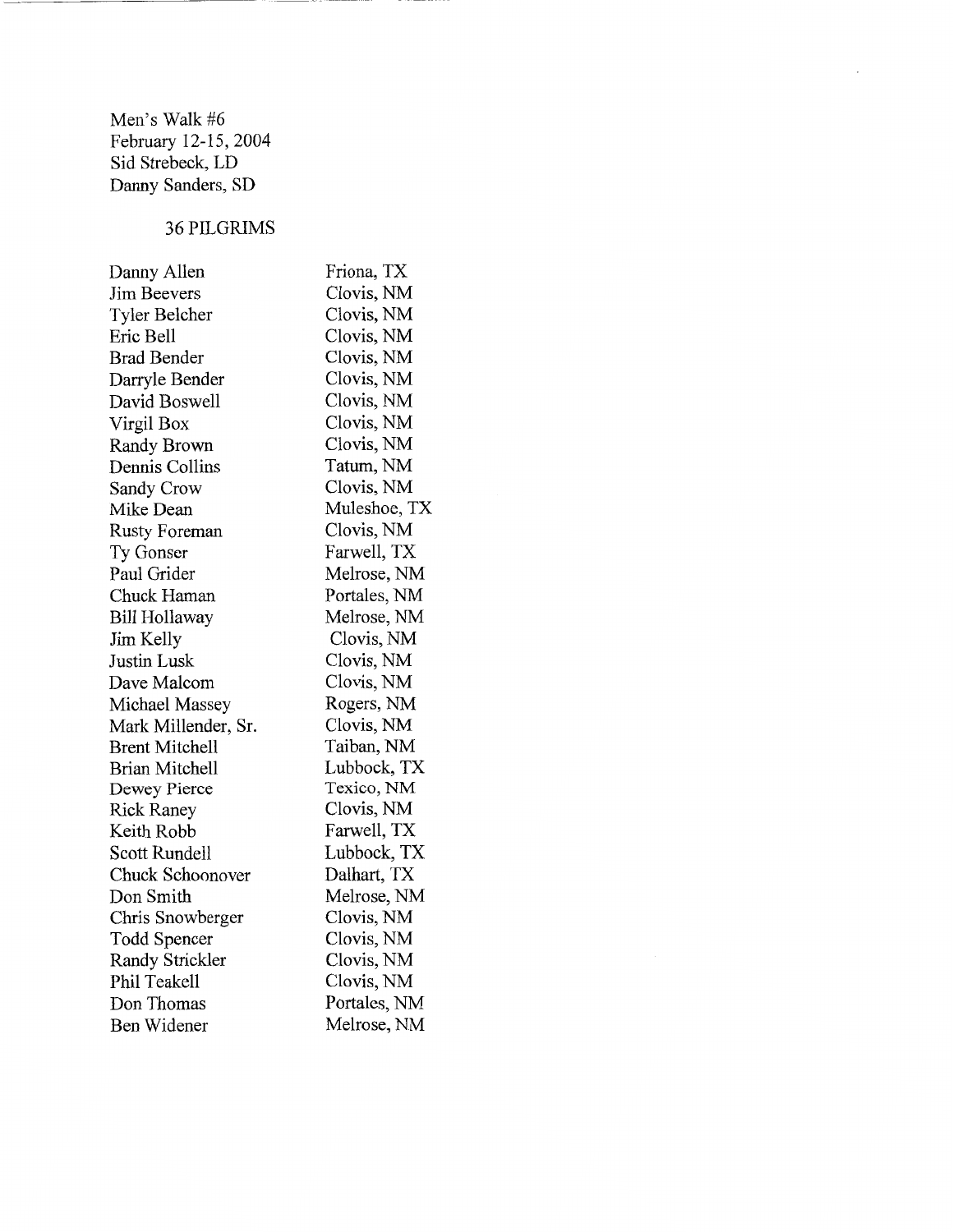Men's Walk #6 February 12-15, 2004 Sid Strebeck, LD Danny Sanders - SD

----------~ -----

TEAM

Sid Strebeck- LD Danny Sanders - SD Roddy Chesser- ASD Ryan Figg- ASD Ryan Strebeck- ASD Skip Clark - ASD Kent Ware- BR Max Best- ALD Nick Cortese - ALD Greg Howard~ ALD Tom Hartley- TL Bob Brack- TL Don Reid-TL Mark Howard TL Bobby Speer- TL John Snowberger - TL Craig Albin - ATL Lance Starbuck- ATL Clay Bracken- ATL Bob Waters - ATL Daron Roach- ATL Brent Strebeck ATL Pat Boone - MD Don Cates- AMD Neal Delk- AMD Perseverence Means of Grace Prevenient Grace Justifying Grace Obstacles to Grace Sanctifying Grace **Priorities** Discipleship Fourth Day Changing Our World Growth Through Study Life In Piety Body of Christ Priesthood of All Believers Christian Action Resident Servants -Don Roberts, Dean Thatcher Prayer Warriors- Louis brown, Buddy Bennett, Eric Daale, Jamie Eichenberger, Greg Hartle,

Chester Harth, Ted Hartley, Ben hillock, Brett Johnson, Tim Lyman, Lee Malloy, Kevin Merritt, Dick Powell, Johnnie Rucker, Cyle Sharp, Butch Willoughby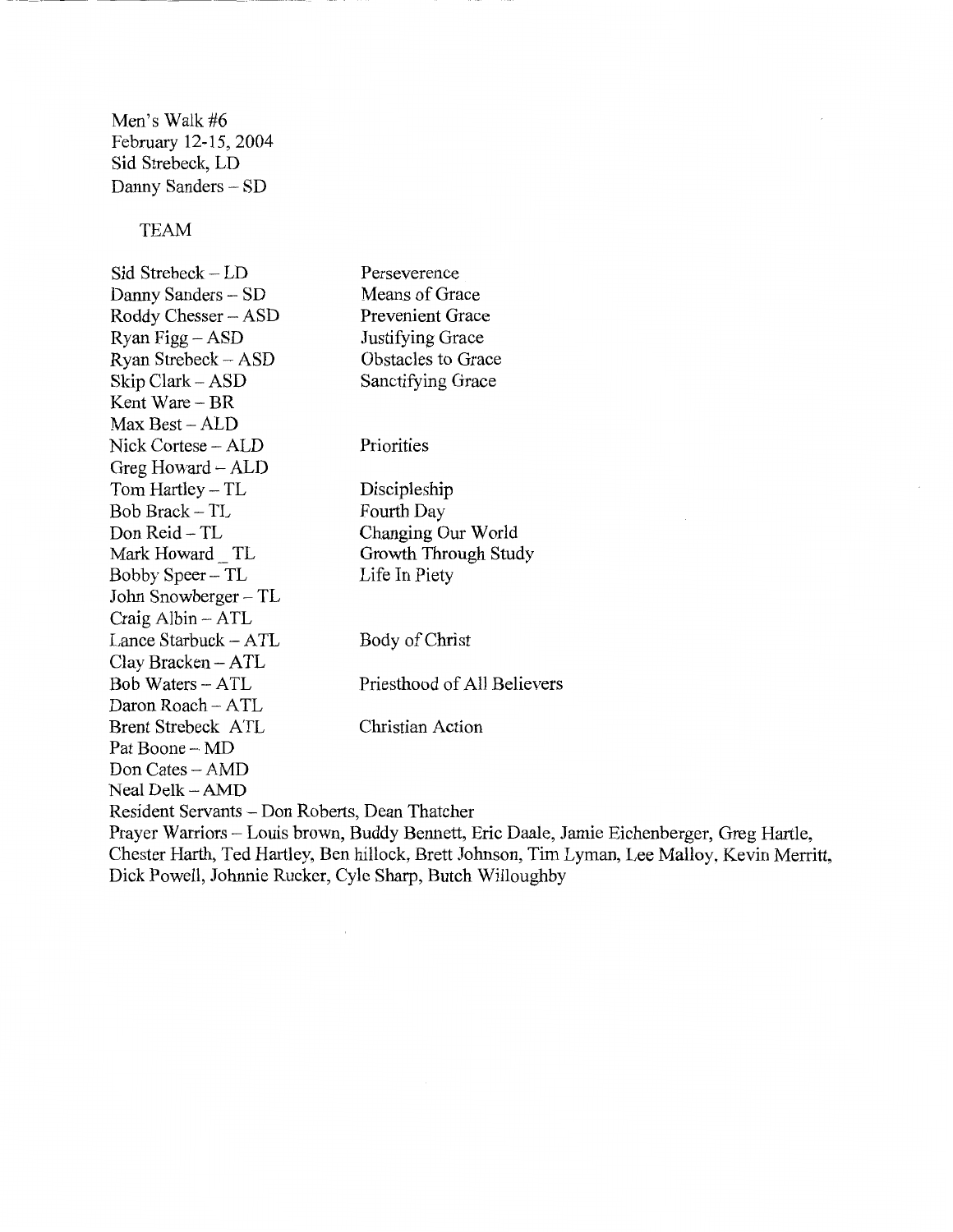Women's Walk #6 June 9-12, 2004 Patty Hillock - LD Aaron Reed - SD

34 Pilgrims

Celeste Ashley Kerrie Beevers Sally Belcher Kim Bender Brandi Bostwick Joanna Bostwick Sherolyn Bostwick Ali Boswell Diane Delk (Debbie Dosher  $\sqrt{T}$ ara Drennan Kay Frazier /Amanda Garrison Mercy Harmon Melinda Hollaway Rita Hutchins Stephanie Jones √ Brenda Mares Arlene McCallum ,/Dutch McElroy (Leslie McKay Mary Jo Moberly /Carol Norton Phobie Privett Marli Raney Sandy Robinson Yolanda Robledo Julie Snell iAlison Stevens Donna Stewart Carolyn Stover Gail Strickler Kim Thompson Cindy Ulibarri

Clovis, NM' Clovis, NM' Farwell, TX · Clovis, NM· Lubbock, TX' Melrose, NM' Clovis, NM • Clovis, NM; Mesilla Park, NM1 Roswell, NM Ft. Sumner, NM Melrose, NM • Clovis, NM Albuquerque, NM Melrose, NM ' Broadview, NM' Clovis, NM<sup>1</sup> Melrose, NM Bovina, TX<sup>+</sup> Brownfield, TX Clovis, NM Clovis, NM' Clovis, NM Portales, NM  $\epsilon$ Clovis, NM · Clovis, NM' Bovina, TX Clovis, NM' Tatum, NM Clovis, NM. Farwell, TX<sup>®</sup> Clovis, N  $\triangle$ San Jon, NM~ Clovis, NM,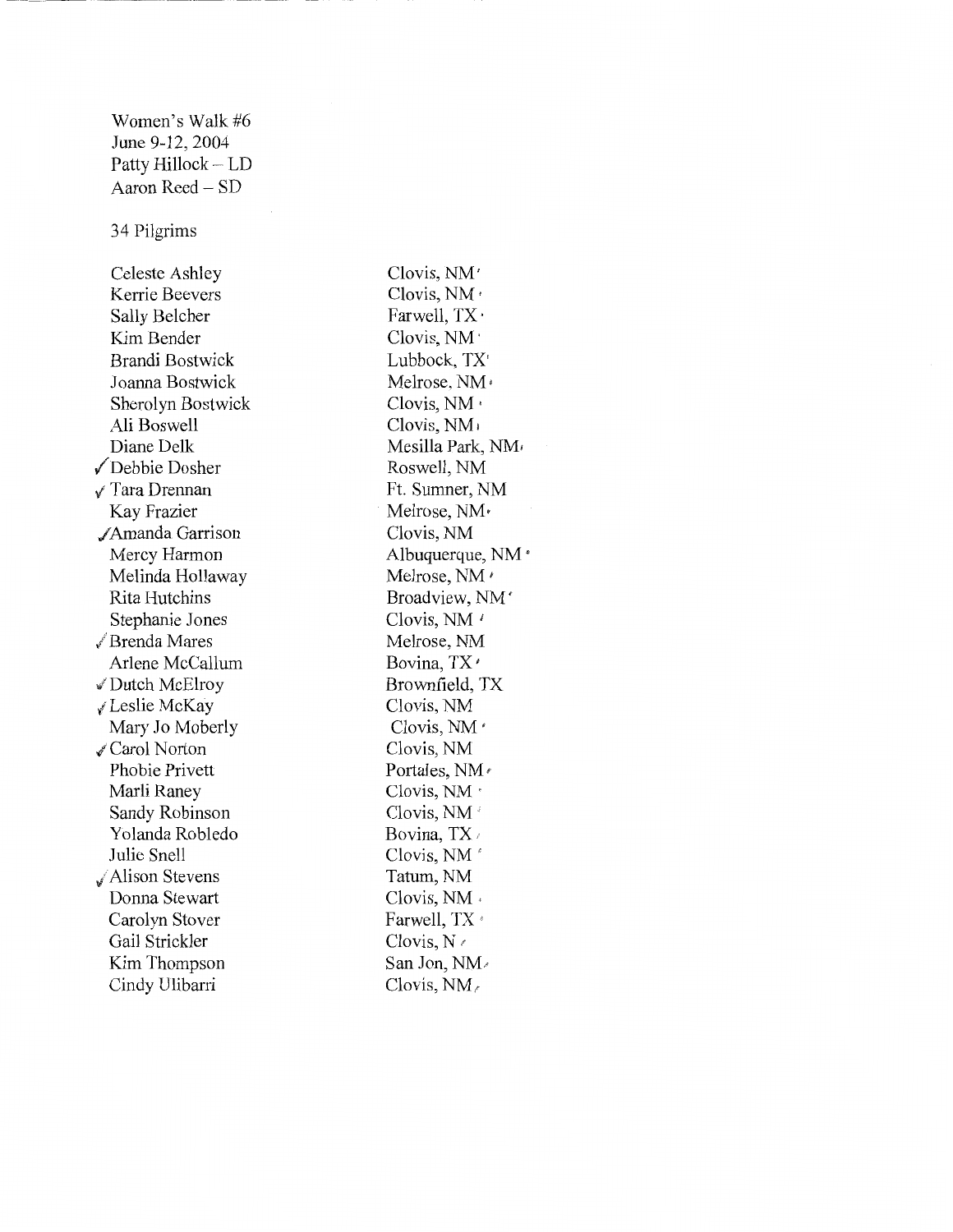Women's Walk #6 June 9-12,2004 Patty Hillock - LD Aaron Reed- SD TEAM Jennifer Allen - TL  $\sqrt{\text{Rick Beard} - \text{ASD}}$ Sherry bEst- TL Suzanne Brockmeier -Agape Ross Dunn - ASD Karen Gonser - ATL Gina Gutierrez - ATL J' mi Heflin- AMD Patty Hillock - LD Alison Isbell - AMD Amy Kerby- ATL Robert Kerby - ASD  $\checkmark$  Holly Kirkland – TL Gaye Klump  $-TL$ Christi Lucero - ALD Tammy Northcutt- Agape Tresa Pond - ATL Aaron Reed - SD  $\sqrt{\text{Geretta Richards}} - \text{ATL}$ Alice Richmond - ALD Pat Ritch - TL Becky Roach- A TL Darla Roark - Angel Linda Rushing - TL Danny Sanders - ASD Karen Schilling  $-MD$ Kristy White - ALD Brenda Wren- BR

Justifying Grace Christian Action Sanctifying Grace Discipleship Perseverance Growth Through Study Obstacle To Grace Body of Christ Fourth Day Means of Grace Priesthood of All believers Priorities Life In Piety Changing Our World

Preveinient Grace

Prayer Warriors- Bernice Riley, Nancy Worley, Bettie Fitzgerald, Linda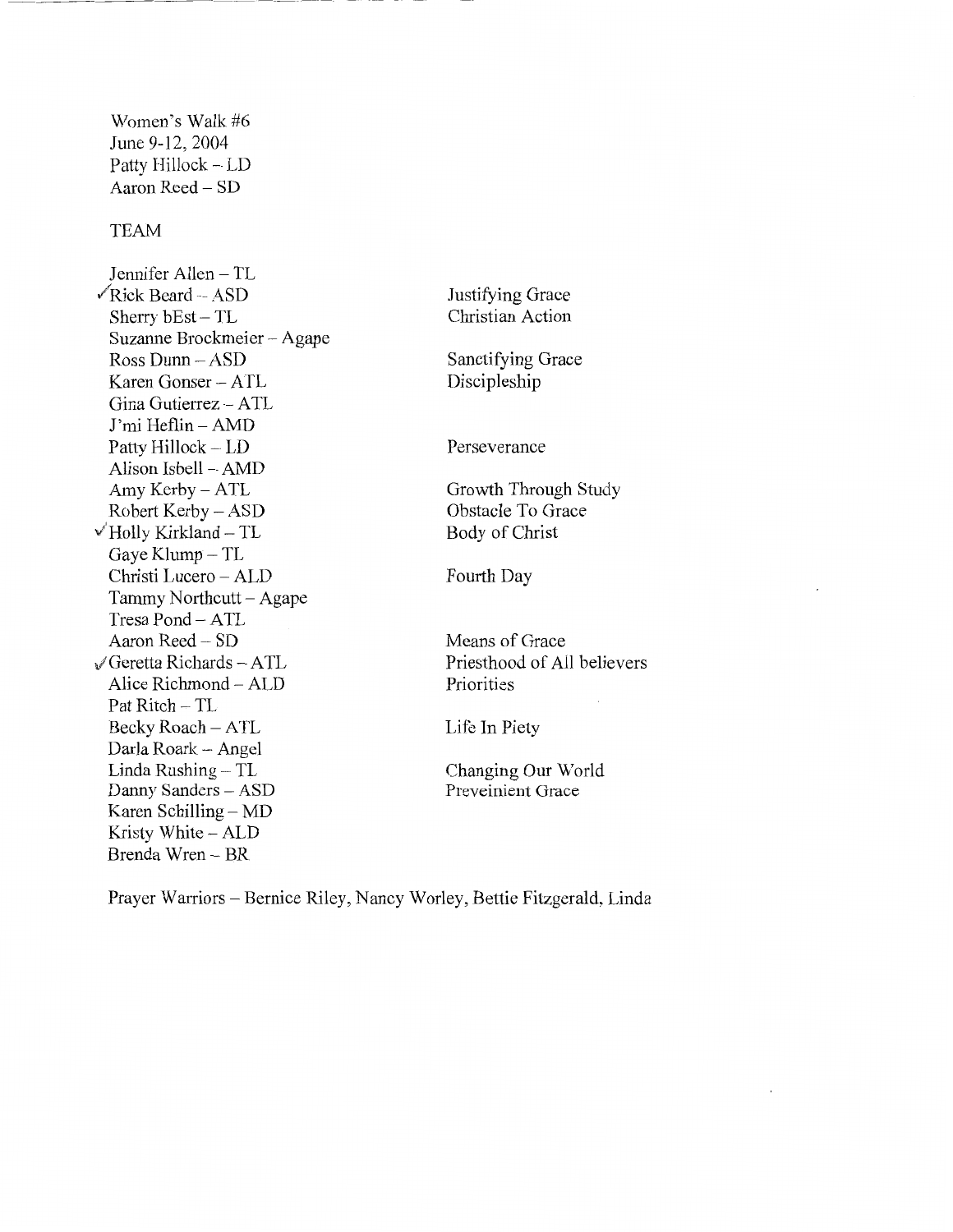Men's Walk #7 July 14-17, 2004 Michael Chaves, LD Ross Dunn, SD

#### 30PILGRIMS

Roger Banister Ryan Belcher Wendell Bostwick David Brown Darrell Burbey Bob Burch Smiley Clark Larry Coiner Tom Cox Allen Cunningham Matt Cunningham Boe Garrison Clint Hamilton Tom Hodges Mike Horry Tom Jones John Mares Nathan Mastin Eric McElroy Mitch McElroy Brad Morgan Dustan Moyers Justin Rawlins Lonnie Reddell Kevin Reed Mike Running Richard Shaw Jon Shrader Pete Stevens Durward Wofford

Clovis, NM Melrose, NM Melrose, NM Melrose, NM Clovis, NM Clovis, NM Melrose, NM Clovis, NM Pep,NM Tatum, NM Tatum, NM Clovis, NM Euless, TX Clovis, NM Bosque Farms, NM Las Cruces, NM Melrose, NM Amarillo, TX Brownfield, TX Brownfield, TX Portales, NM Portales, NM Portales, NM milnesand, NM Brownfield, TX Portales, NM Clovis, NM Clovis, NM Tatum, NM Melrose, NM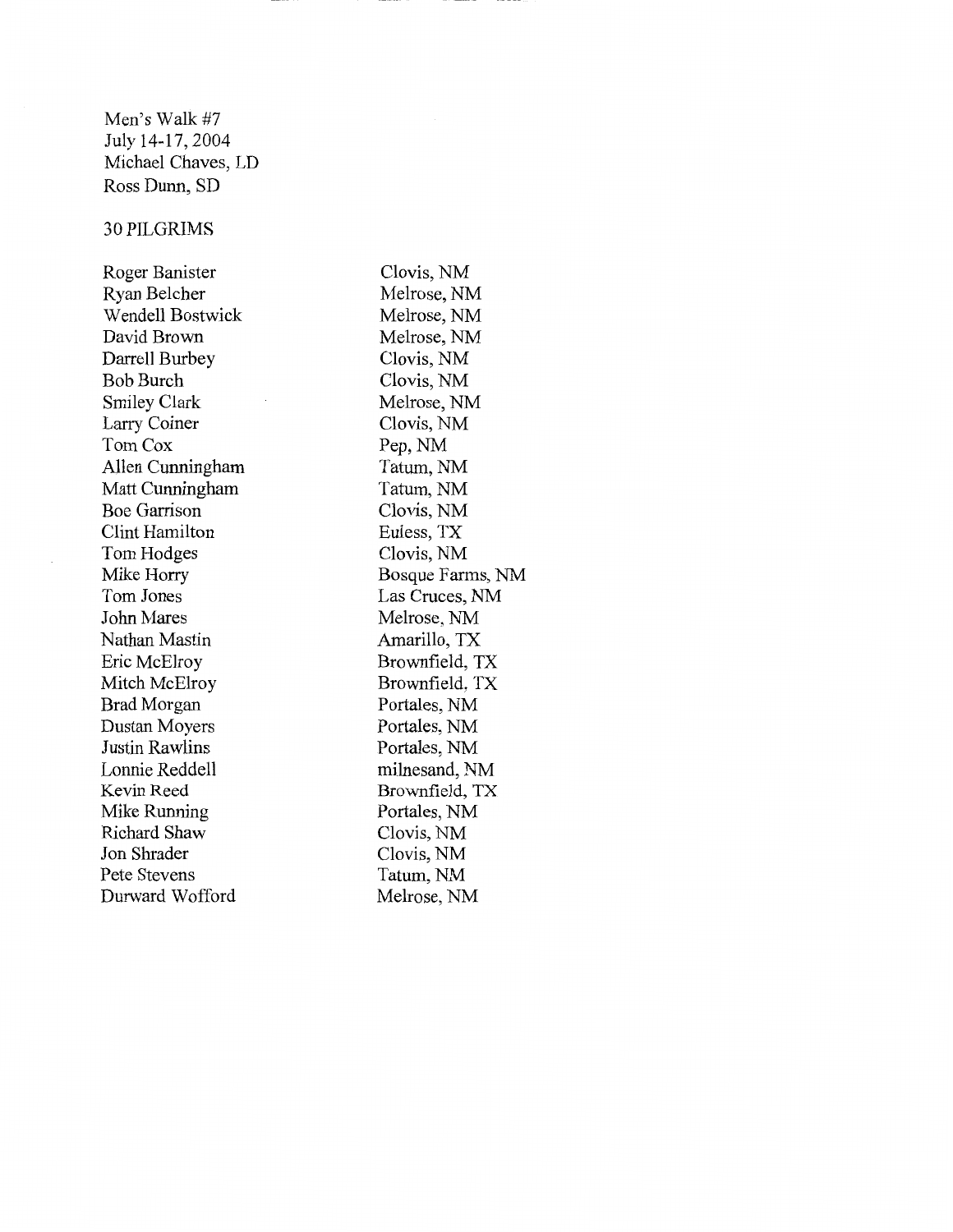Men's Walk #7 July 14-17, 2004 Michael Chaves, LD Ross Dunn, SD

### TEAM

John Armstrong- A TL Wendall Belcher- TL Bill Cathey- TL Michael Chaves - LD Michael Dean- AMD Ross Dunn- SD RonDyer-TL Bryan Fillpot - ATL David George - Prayer L.C. Gonser- TL Gene Guthals - ATL Greg Hartle - ALD Ben Hillock - ALD Travis Husted- ALD Lee Hutching - Angel Pete Jones- ASD Tim Kasel- ATL Robert Kerby - ASD John Mohon- Angel Tim Paler- ASD Rob Pitcock- TL Mike Richmond- ATL Joe Roark - Spirit Rob Roark- BR Lance Teague - Prayer Bobby Thatcher- TL Ty Thatcher - ATL Rich Wilcher - MD Dee Woolan- ASD Bill Sheridan- Prayer

Discipleship

Perseverance

Means of Grace

Priesthood of All Believers

Life In Piety Priorities Fourth Day

Sanctifying Grace Body of Christ Prevenient Grace

Obstacles to Grace

Growth Through Study

Christian Action Changing Our World

Justifying Grace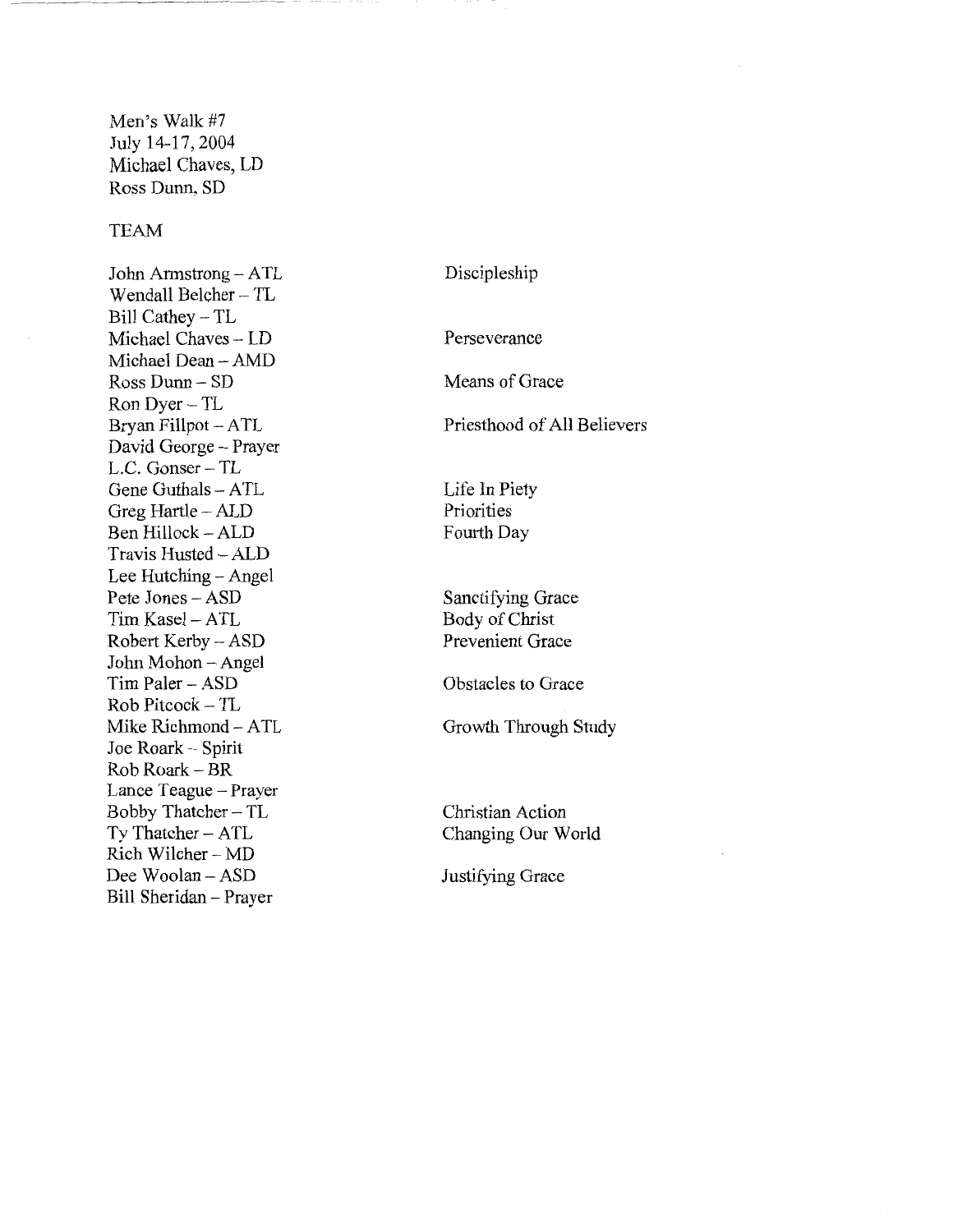### **Women's Walk** #7 **October 14-17, 2004 Jeanie Eichenberger- LD Herb Gage - SD**

# **35 Pilgrims**

| Angela Babcock            | Muleshoe, TX            |
|---------------------------|-------------------------|
| <b>Bernice Baker</b>      | Clovis, NM -            |
| Pam Beevers               | Melrose, NM-            |
| Judy Bell                 | Clovis, NM -            |
| $\mathcal A$ my Campbell  | Clovis, NM              |
| Deanna Curtis             | Bovina, TX-             |
| √ Ivy Davis               | Clovis, NM              |
| <b>Bettye Downey</b>      | Clovis, NM-             |
| √Laura Edwards            | Clovis, NM              |
| $\mathscr{Q}$ Ginny Engel | Clovis, NM              |
| Chesnea Fish              | Clovis, NM-             |
| Nancy Floyd               | Clovis, NM-             |
| Macel Frazier             | Clovis, NM-             |
| Mila Garcia               | Portales, NM =          |
| Juanita Hastings          | Bovina, TX -            |
| Melanie Hemphill          | Clovis, NM              |
| √Jeanette Horry           | Bosque Farms, NM        |
| Beth Hovey                | Clovis, NM -            |
| <b>Betty Hunsucker</b>    | Clovis, NM-             |
| √LaShahnda Johnson        | Andrews, TX             |
| Laura McDonald            | Arlington, TX-          |
| Donna Mitchell            | Bovina, TX -            |
| Jo Lynn Queener           | Texico, NM <del>-</del> |
| Deena Ramirez             | Bovina, TX-             |
| Magdalena Ramirez         | Clovis, NM -            |
| Sheila Roberts            | Melrose, NM-            |
| P J Robinson              | Clovis, NM              |
| Judy Rush                 | McAlister, NM-          |
| √Debbie Sharrar           | Clovis, NM              |
| Stephanie Shaw            | Clovis, NM~             |
| √ Brenna Shipman          | Muleshoe, TX            |
| √Rachel Sitton            | Clovis, NM              |
| Molly Smith               | Clovis, NM-             |
| Dona Teague               | Bovina, TX-             |
| Jane Trotter              | Melrose, NM             |